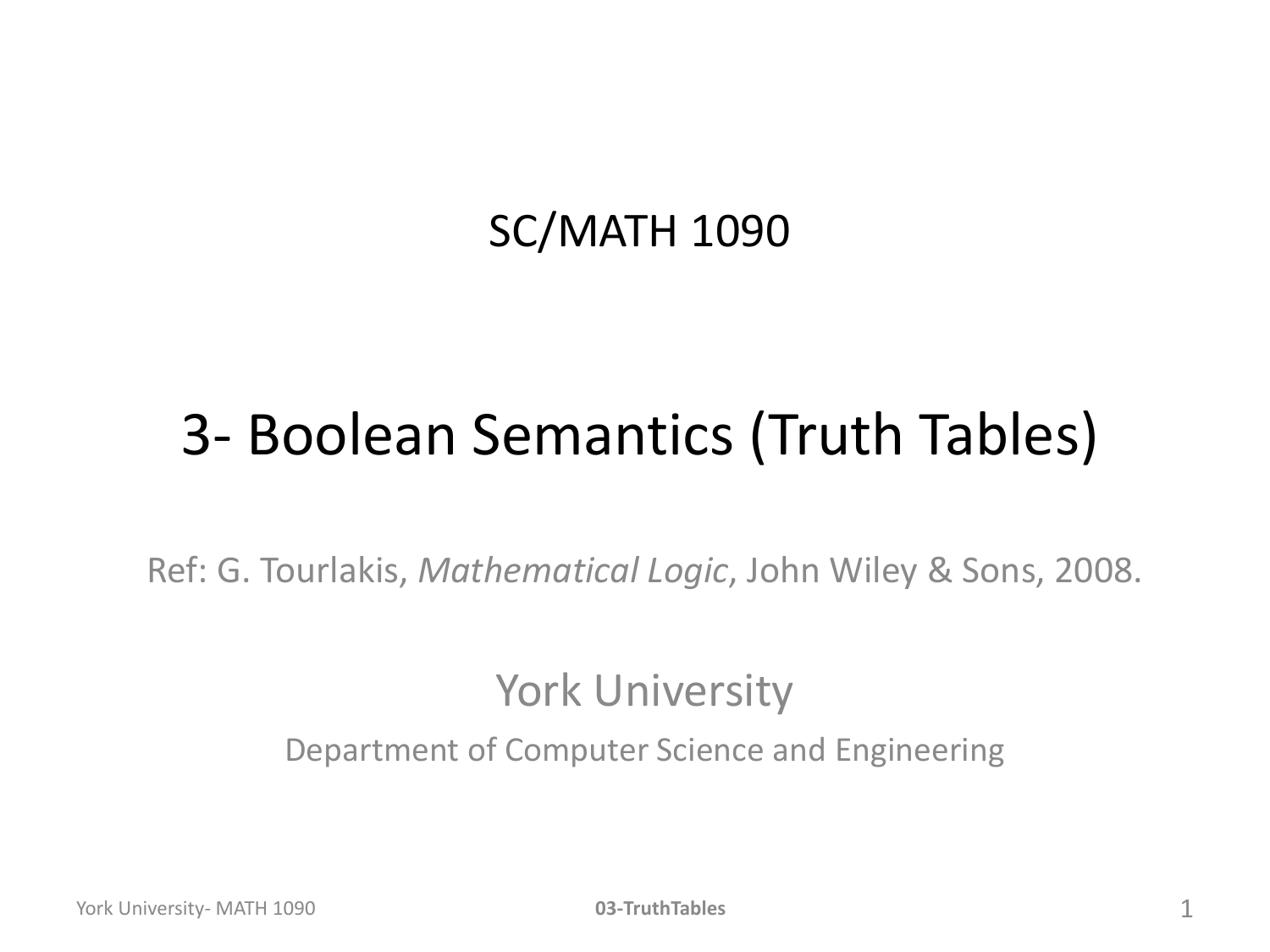### **Overview**

- Truth Tables, states
- Tautologies, contradictions, and satisfiable formulae
- Tautological implication
- Substitution
- Schemata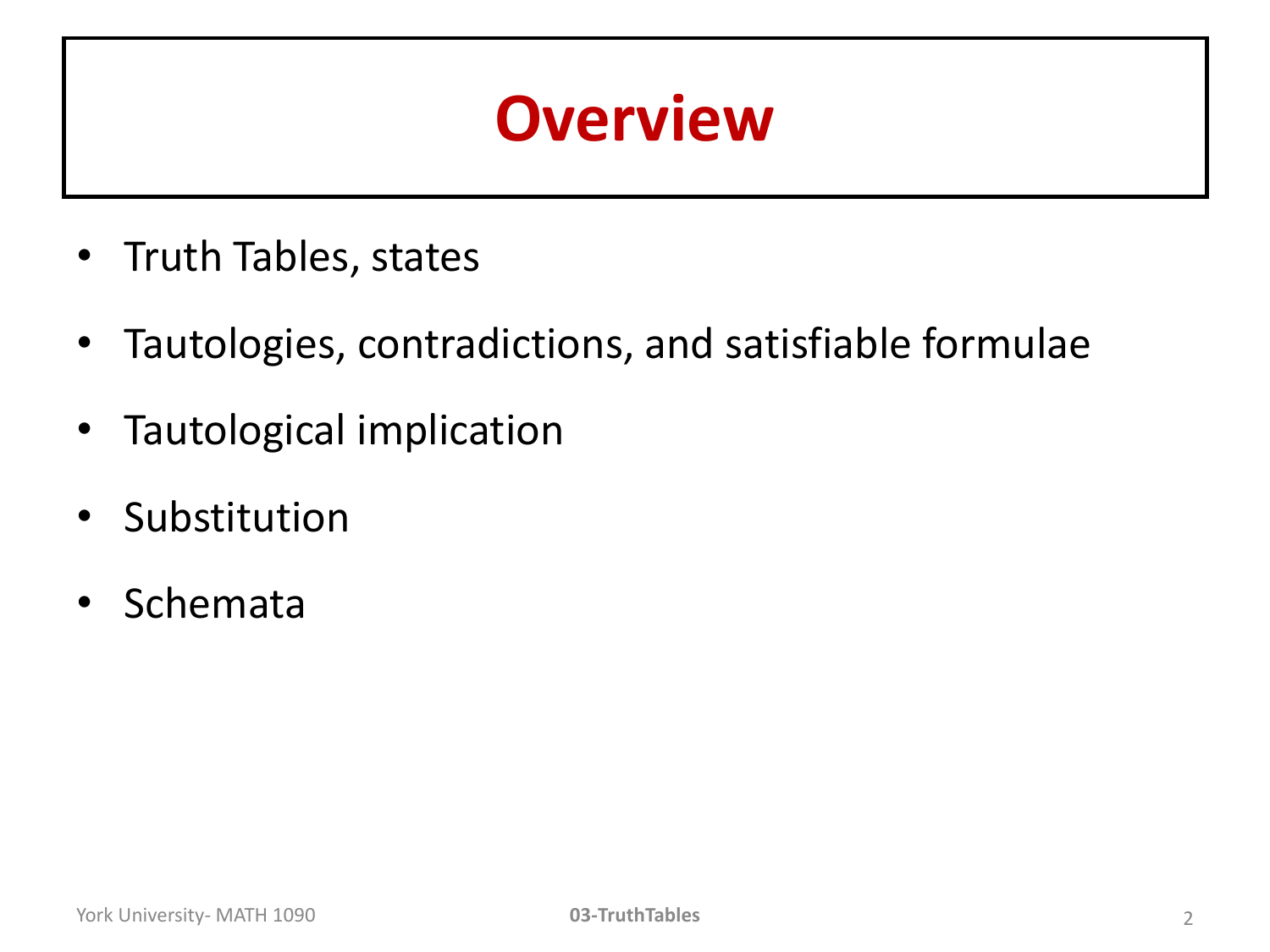## **Boolean Semantics Value of atomic formula**

- Truth values: **t** (true), **f** (false)
	- Note these symbols are not in Boolean Alphabet and they never appear in a wff
- **Definition**. A **state v** is a function
	- that assigns the value **f** or **t** to each Boolean variable, while
	- $-$  it assigns necessarily the value **f** to the constant  $\perp$  and
	- $-$  it assigns necessarily the value **t** to the constant  $\tau$ .
- Notes:
	- This definition gives values to atomic formula only.
	- A state v is an infinite table.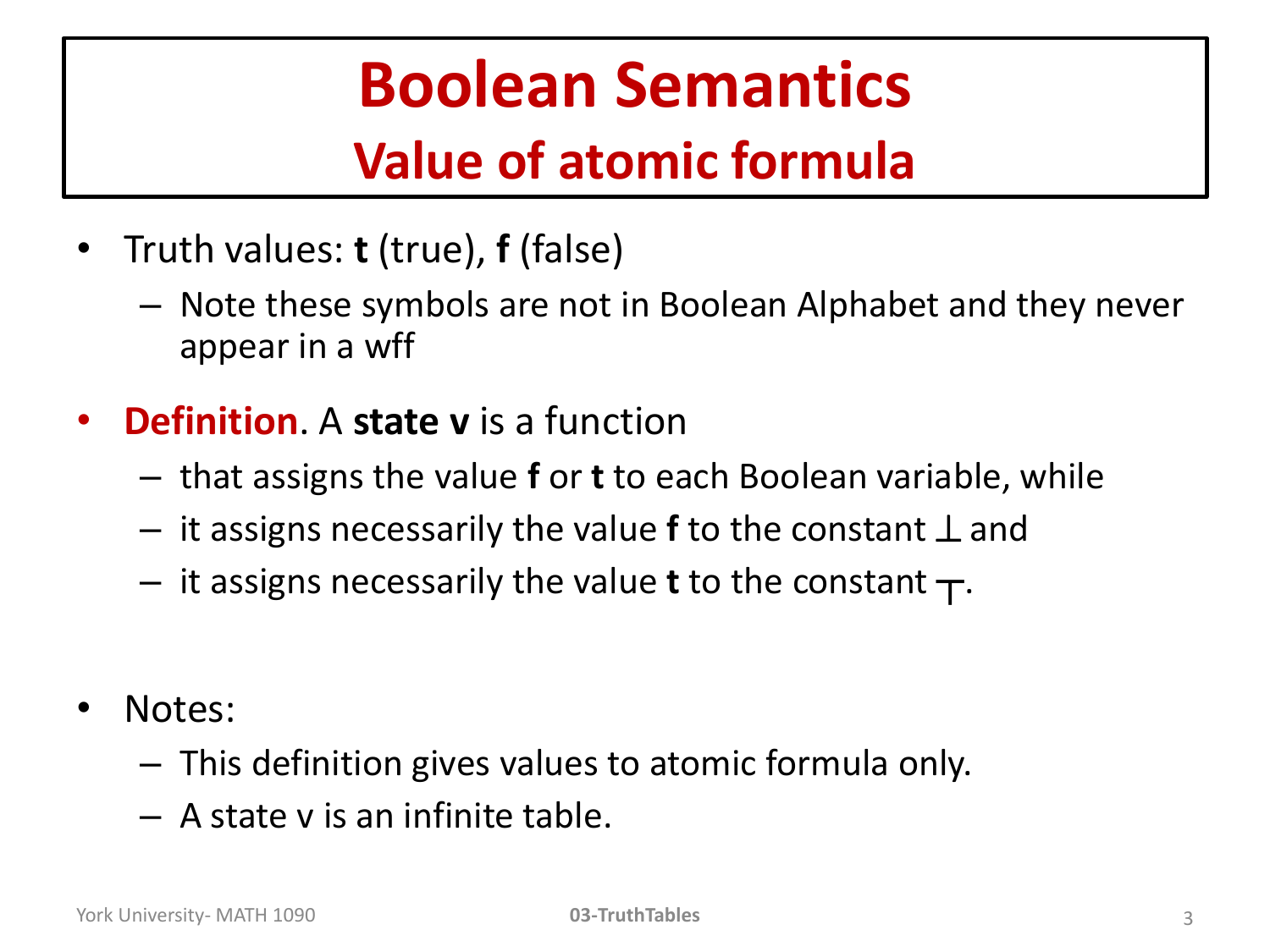# **Boolean Semantics Value of connectives**

• **Definition**. **(Truth Tables)** Tables describing five functions, called Boolean functions, that take inputs from the set {**f, t**} and return values in the same set.

| $\boldsymbol{x}$ | $F_{-}(x)$ |  | $\mid F_{\vee}(x,y) \mid F_{\wedge}(x,y) \mid F_{\rightarrow}(x,y) \mid$ | $F_{\equiv}(x, y)$ |
|------------------|------------|--|--------------------------------------------------------------------------|--------------------|
|                  |            |  |                                                                          |                    |
|                  |            |  |                                                                          |                    |
|                  |            |  |                                                                          |                    |
|                  |            |  |                                                                          |                    |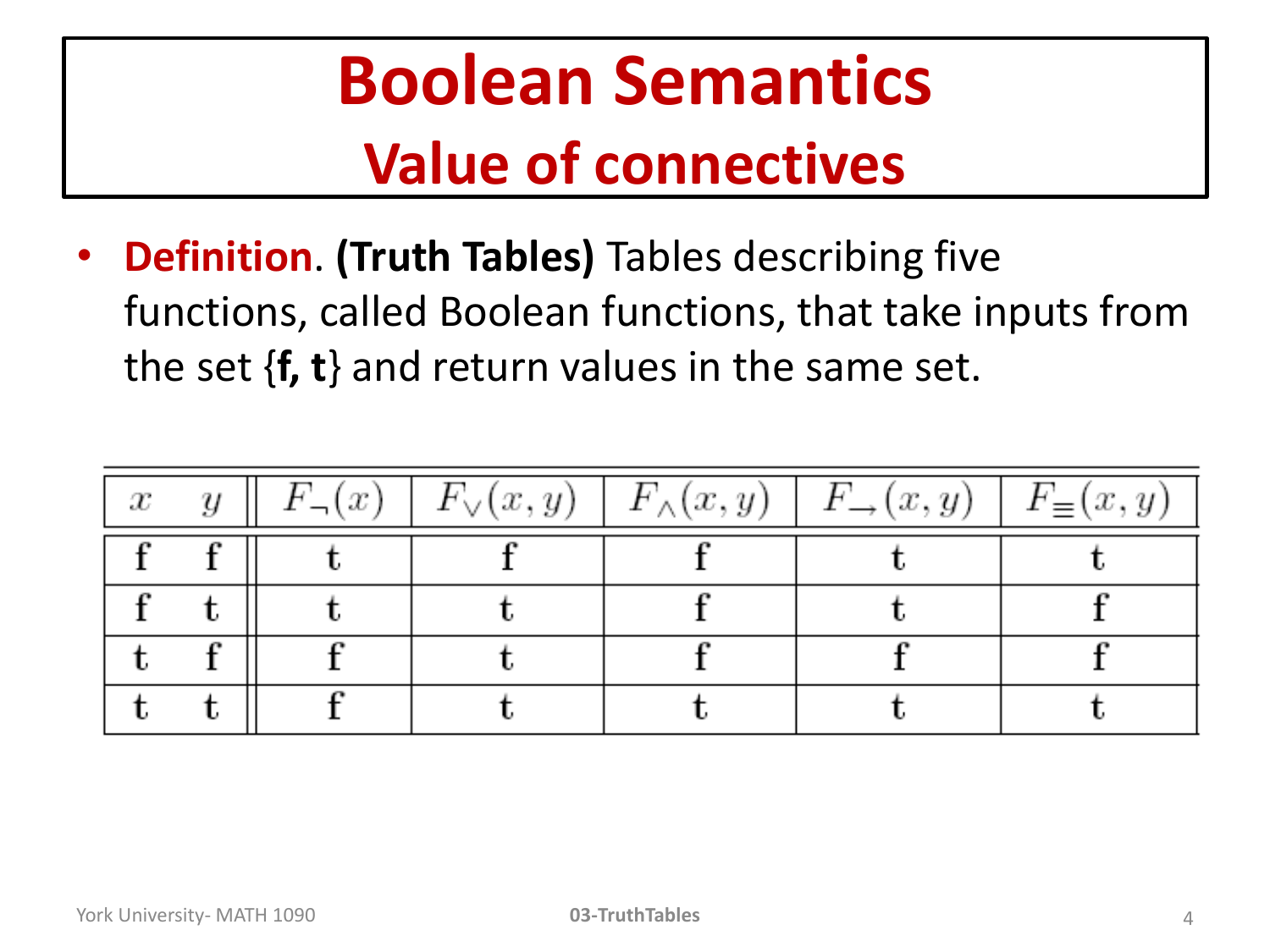## **Boolean Semantics Value of a formula**

• **Definition**. **(Value of a formula in a state** *v***)**

$$
v(\mathbf{p}) = \text{whatever we originally assigned to } \mathbf{p}; \mathbf{t} \text{ or } \mathbf{f}
$$
  
\n
$$
v(\top) = \mathbf{t}
$$
  
\n
$$
v(\bot) = \mathbf{f}
$$
  
\n
$$
v((\neg A)) = F_{\neg}(v(A))
$$
  
\n
$$
v((A \land B)) = F_{\land}(v(A), v(B))
$$
  
\n
$$
v((A \lor B)) = F_{\lor}(v(A), v(B))
$$
  
\n
$$
v((A \rightarrow B)) = F_{\rightarrow}(v(A), v(B))
$$
  
\n
$$
v((A \equiv B)) = F_{\equiv}(v(A), v(B))
$$

York University- MATH 1090 **03-TruthTables** 5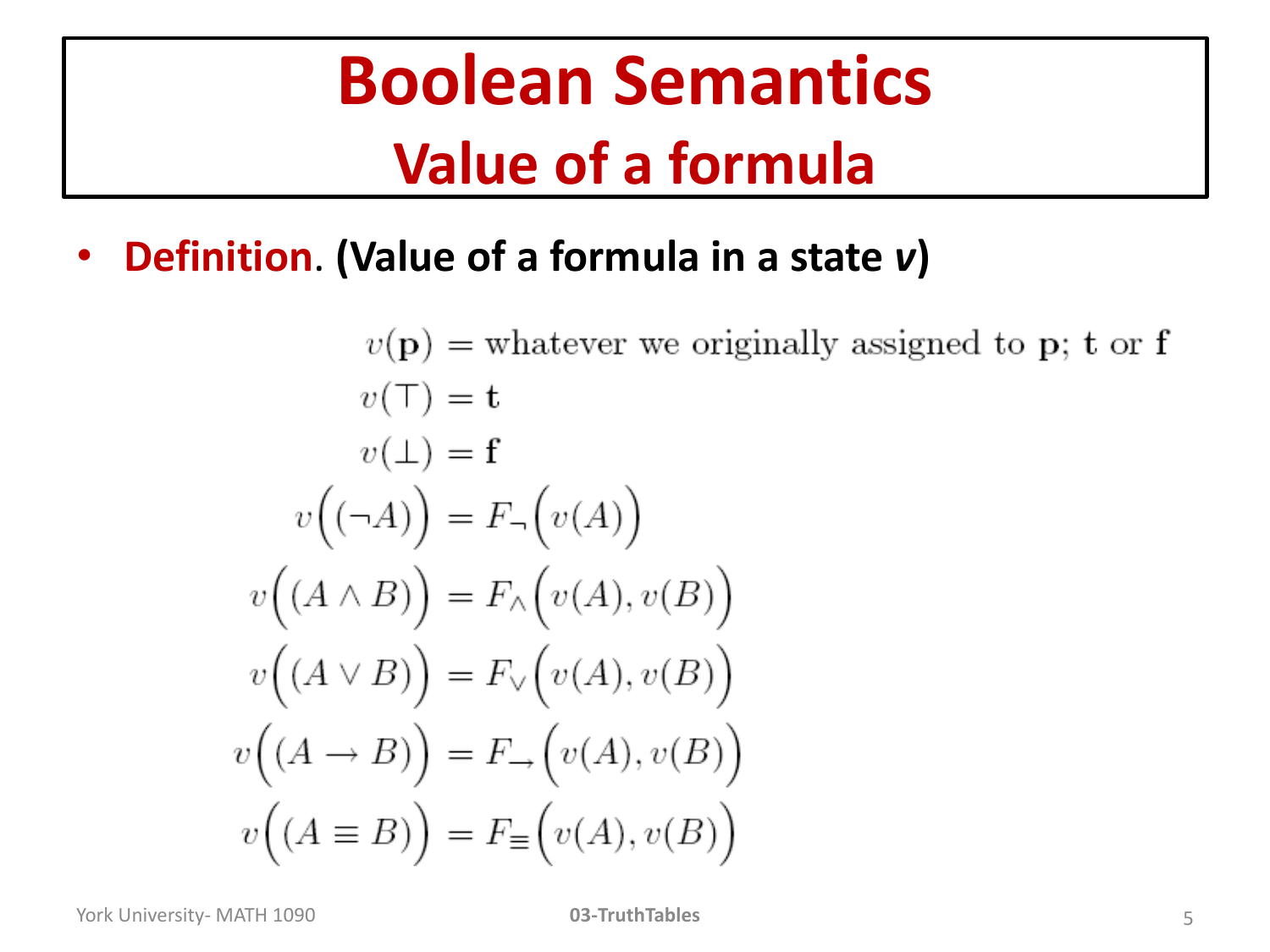## **Boolean meta-variable**

- **p** (bold p) is a meta-variable or syntactic variable, i.e. a symbol outside the Boolean alphabet, which we use to refer to any variable.
- So instead of saying  $v(p)$  = whatever we originally assigned to p *v*(q) = whatever we originally assigned to q  $v(p')$  = whatever we originally assigned to p' Etc……

We say  $v(\mathbf{p})$  = whatever we originally assigned to  $\mathbf{p}$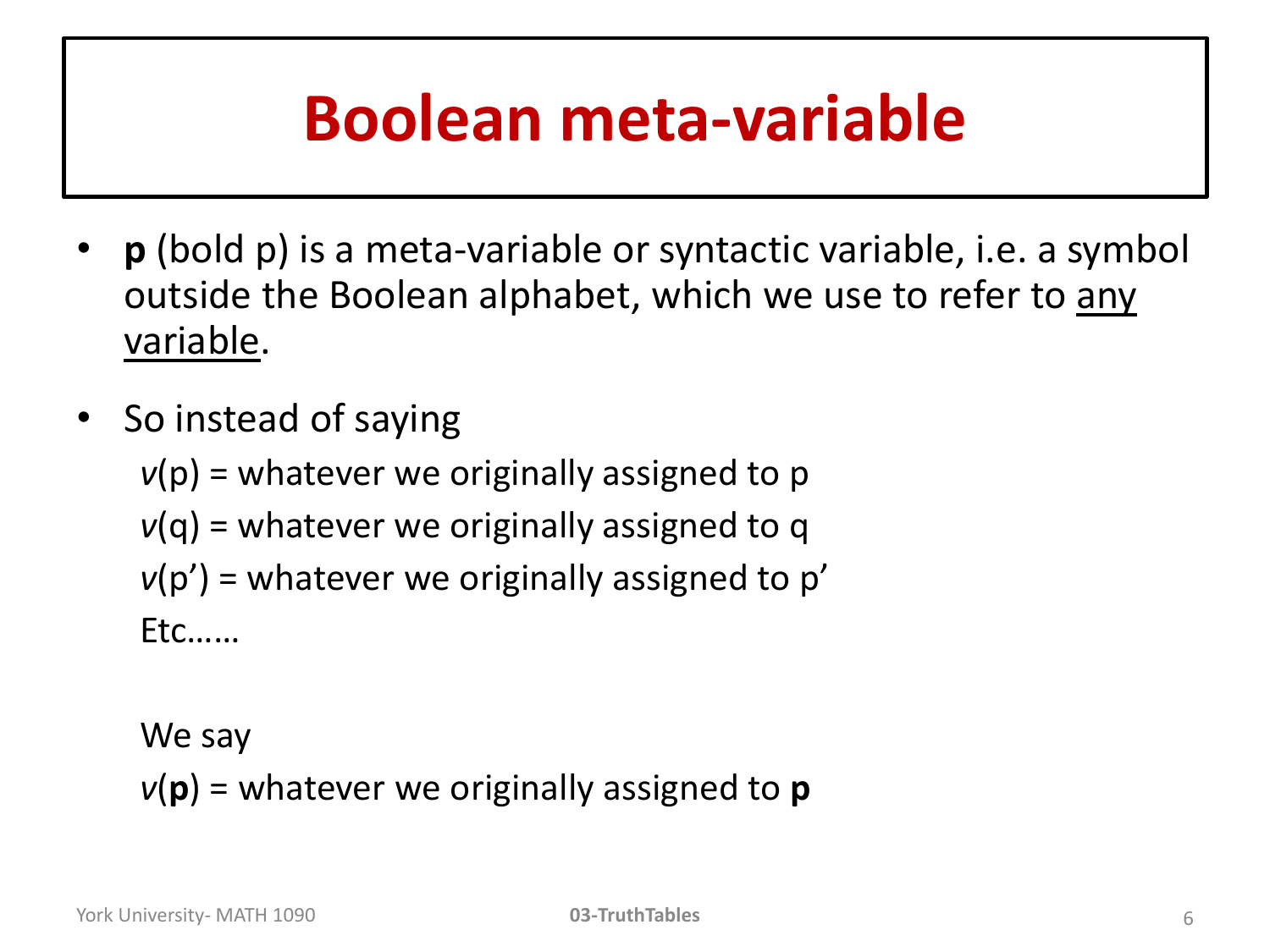## **Infinite vs. finite tables**

- A state v is by definition an **infinite table**.
- But intuitively, the value of a formula A in any state v should depend only on the values of the variables that **occur** in A.
- For any formula A, we therefore truncate the state into a finite "appropriate" table.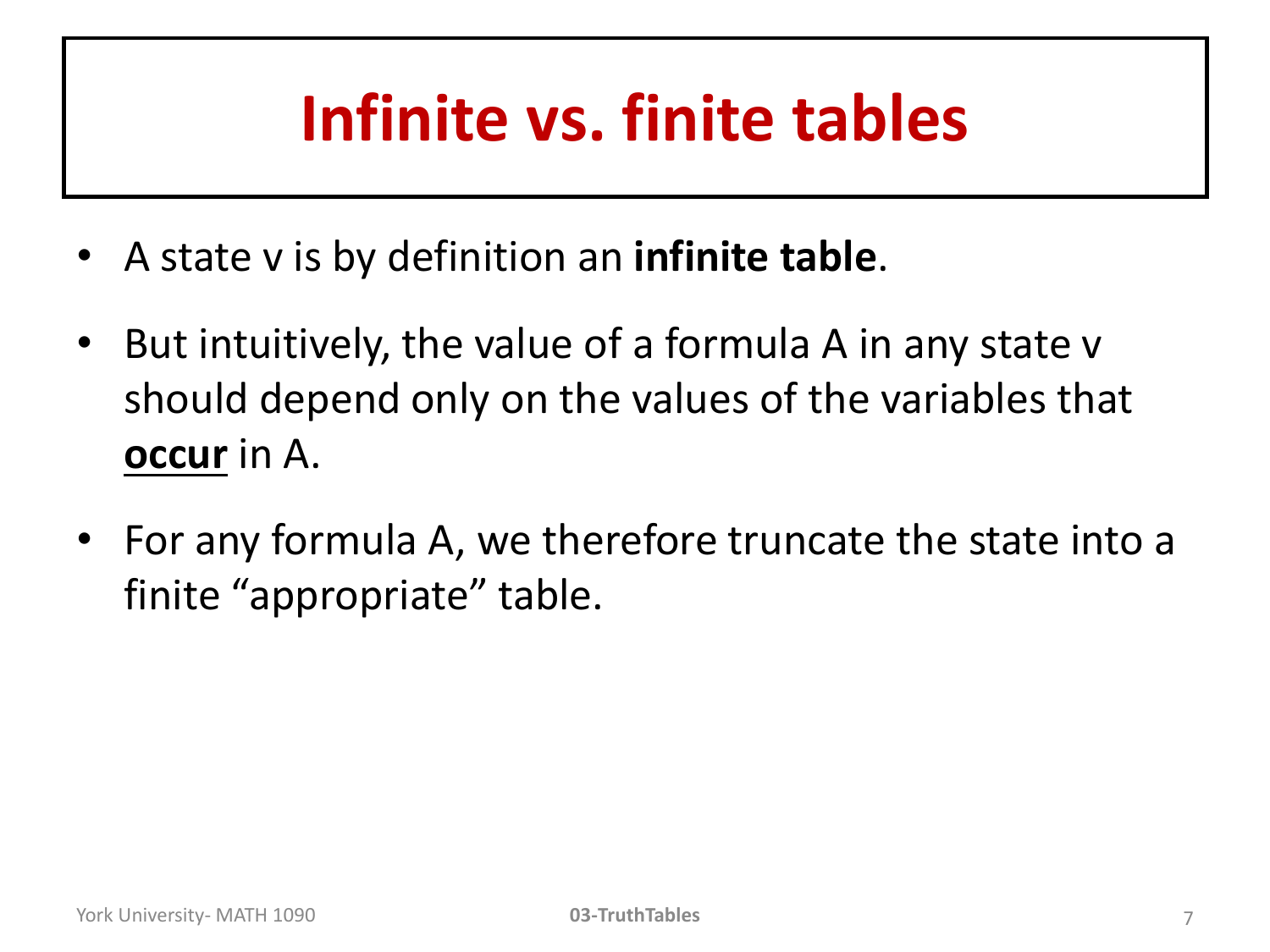## **Occurrence of a variable**

- **Definition**. **(Occurrence of a variable)**
	- $-$  Atomic case: **p** occurs in **p**, and **p** does not occur in **q**,  $\top$ ,  $\bot$ (where **q** is a different variable from **p**)
	- $-$  **p** occurs in  $(-A)$  iff it occurs in A
	- $-$  **p** occurs in (A o B),  $o \in \{ \land , \lor , \rightarrow , \equiv \}$ , iff it occurs in A or B or both.

**Proposition**. If v and v' are two states that agree on the variables of A, then  $v(A) = v'(A)$ .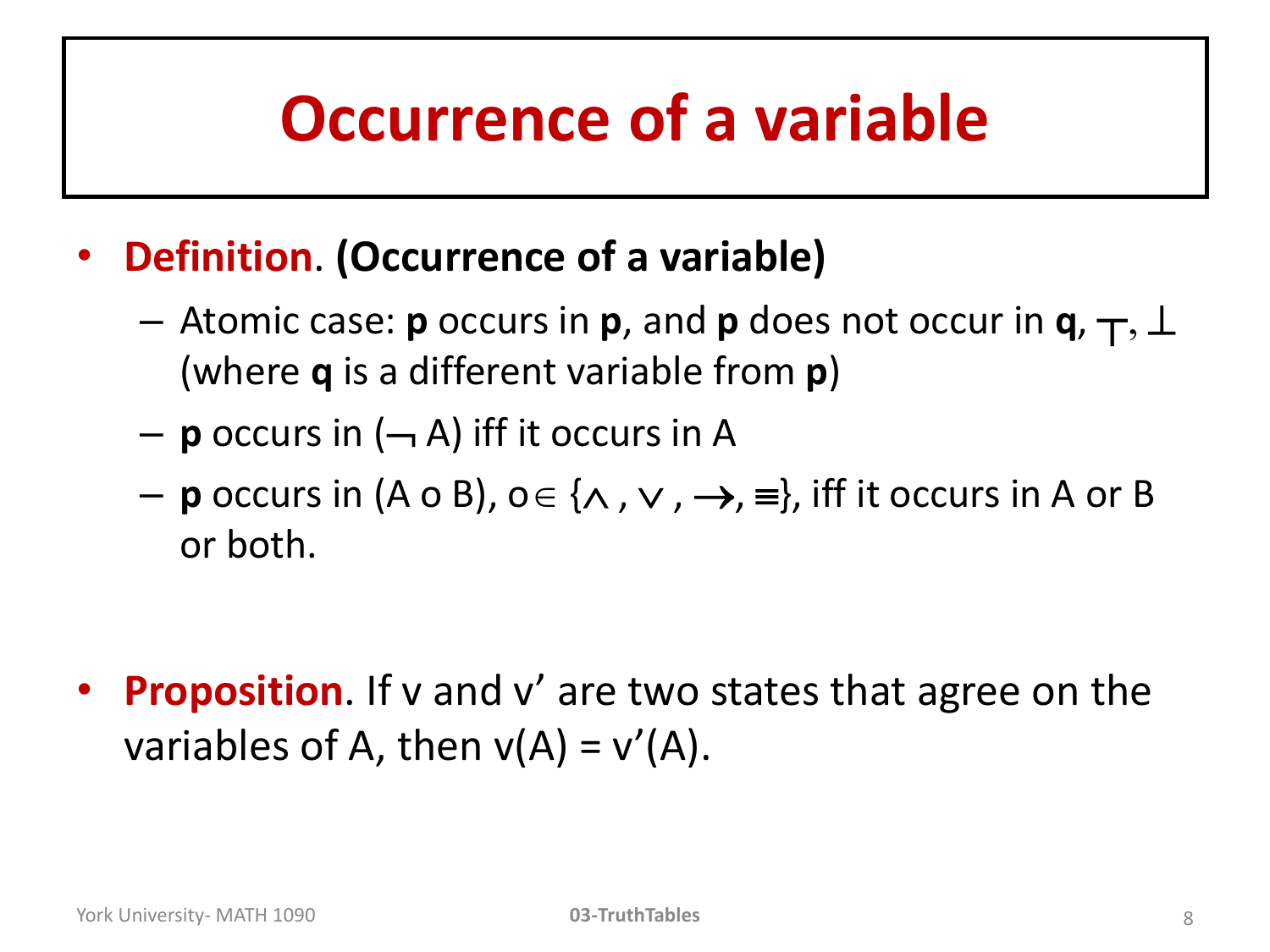# **Tautology/ Satisfiable/ Contradiction**

- **Definition**. A formula A is a **tautology** iff it is true (**t**) in all possible states. This is denoted by  $\models_{\text{taut}} A$ .
- **Definition**. A formula A is **satisfiable** iff there is at least one state *v* where v(A)=**t**.
- **Definition**. A formula A is **unsatisfiable** or a **contradiction** iff for every state *v,* we have v(A)=**f**.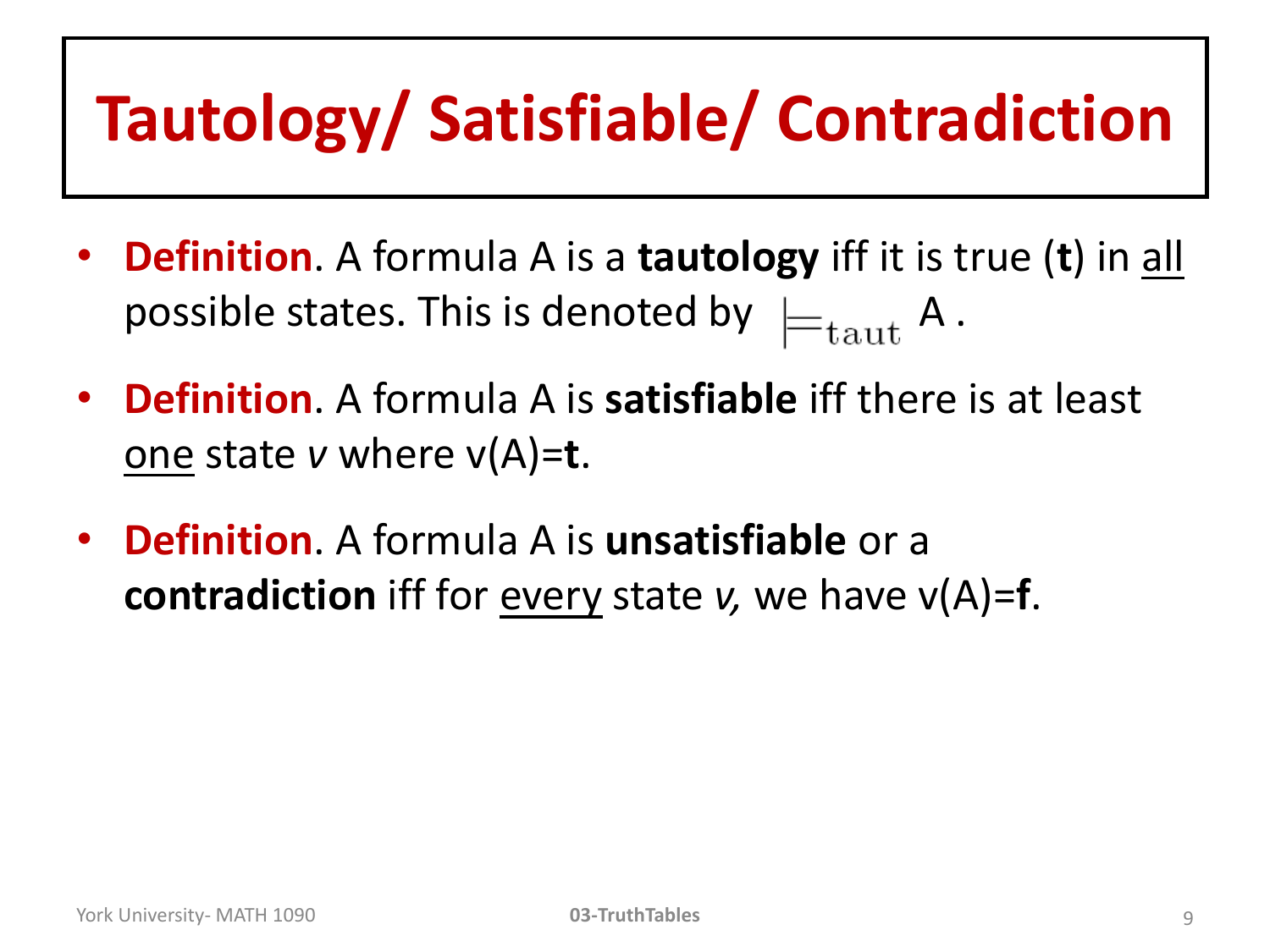# **More Definitions!**

- We denote sets of formula by capital Greek letters, such as  $\Gamma$ ,  $\Sigma$ ,  $\Delta$ ,  $\Theta$
- **Definition**. A set of formula  $\Gamma$  is **satisfiable** iff there is at least one state *v* where for every formula A in  $\Gamma$ ,  $v(A)=t$ . We say  $v$  satisfies  $\Gamma$ . **as**  $\Gamma$ **,**  $\Sigma$ **,**  $\Delta$ **,**  $\Theta$ <br> **• Definition.** A set of formula  $\Gamma$  is **satisfiable** iff there is at least <u>one</u> state *v* where for <u>every</u> formula A in  $\Gamma$ ,  $v(A)=t$ .<br>
We say *v* satisfies  $\Gamma$ .<br> **• Definition.**  $\Gamma$  **tau**
- **Definition**. **tautologically implies** A iff for every state v that satisfies  $\Gamma$ , we must have  $v(A)=t$ .
	- $-$  This is denoted by  $\Gamma \not\models_{\text{taut}} A$ .
	- Formulae in set  $\Gamma$  are called the hypotheses or premises
	- A is called the conclusion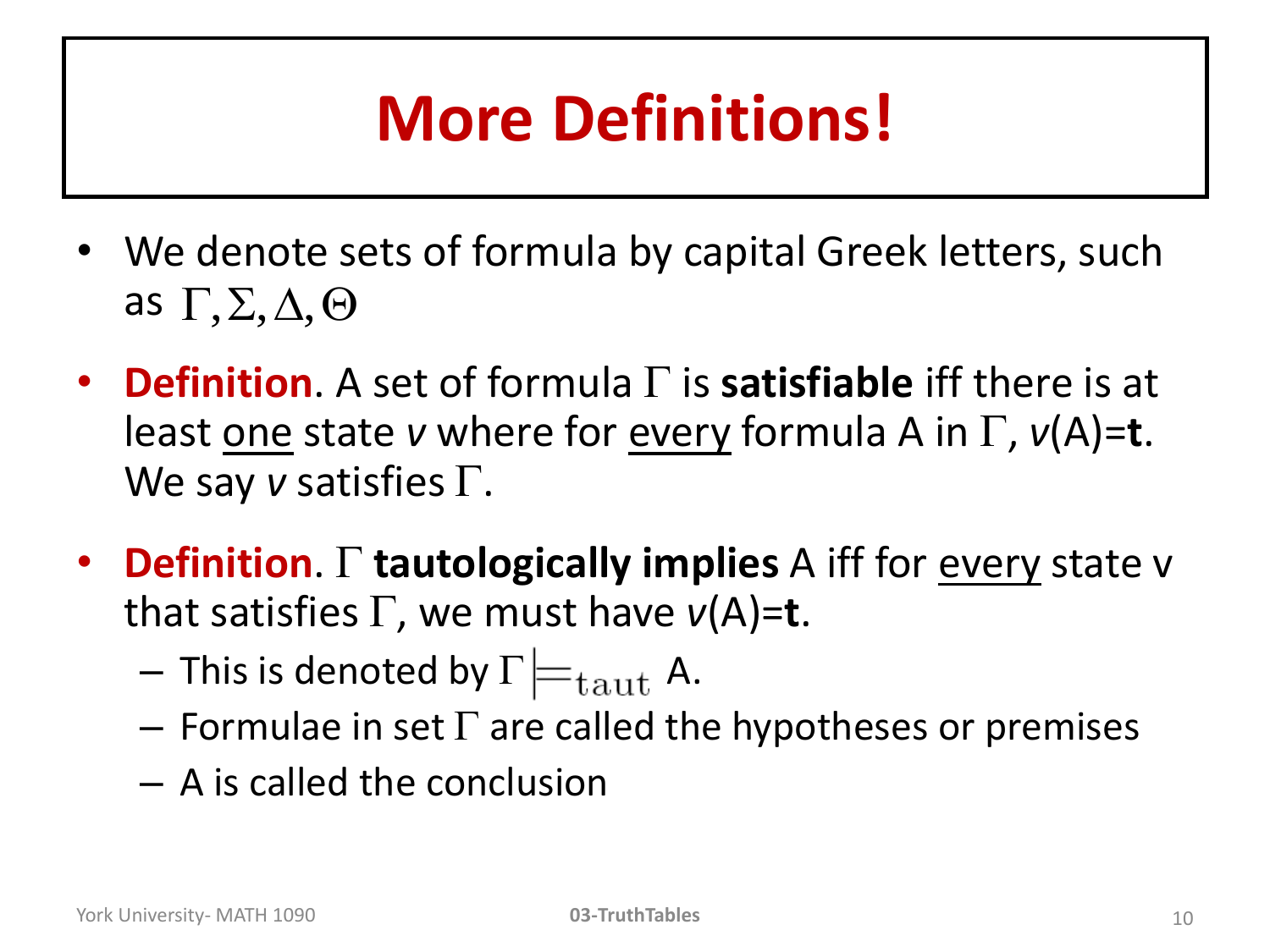## **Substitution in formulae**

$$
A[\mathbf{p} := B] = \begin{cases} B & \text{if } A = \mathbf{p} \\ A & \text{if } A = \mathbf{q} \text{ (where } \mathbf{p} \neq \mathbf{q}\text{), on } \\ & A = \top, \text{ or } A = \bot \\ \begin{pmatrix} \neg C[\mathbf{p} := B] \\ C[\mathbf{p} := B] \circ D[\mathbf{p} := B] \end{pmatrix} & \text{if } A = (C \circ D) \end{cases}
$$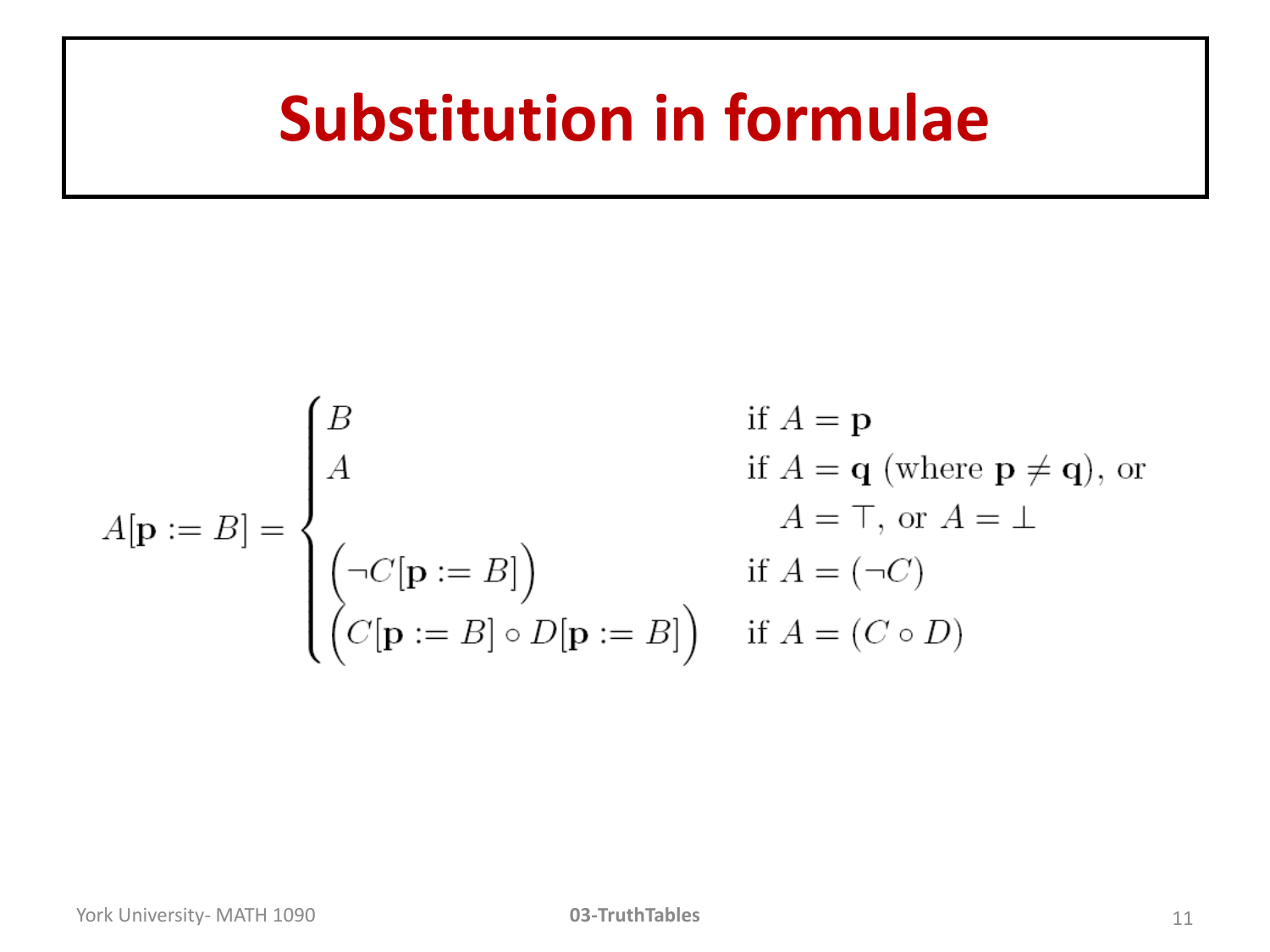### **Statements about substitution**

- **Proposition**. For any formulae A and B and variable **p**, A[**p**:=B] is a formula, in other words it is a wff.
	- Provable by induction
- **Proposition**. If **p** does not occur in A, then A[**p**:=B] is A (unchanged).
	- Provable by induction